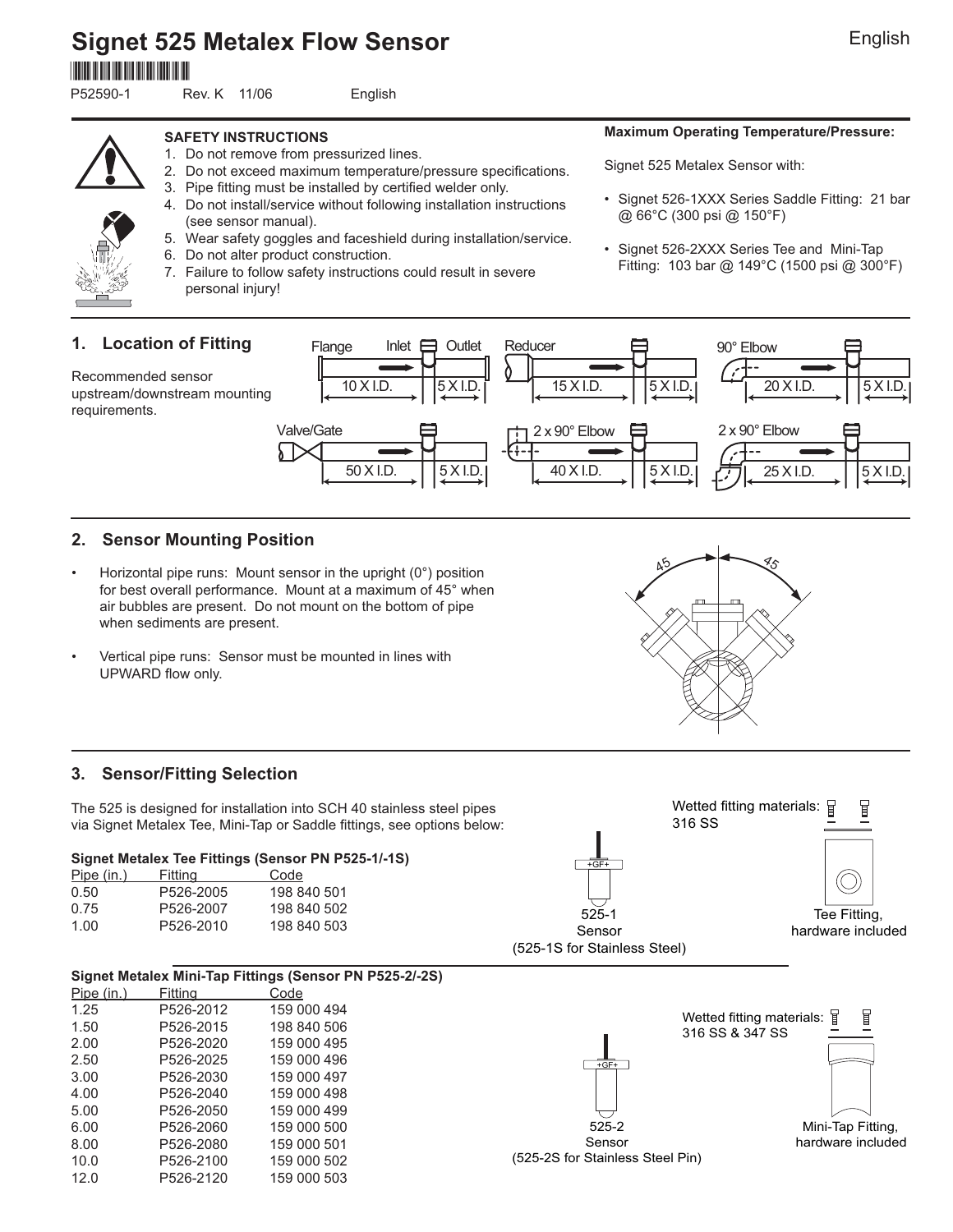#### **Signet Metalex Saddle Fittings (Sensor PN P525-3/-3S)**

| Pipe (in.) | <b>Fitting</b> | Code        |  |
|------------|----------------|-------------|--|
| 2.00       | P526-1020      | 159 000 484 |  |
| 2.50       | P526-1025      | 159 000 485 |  |
| 3.00       | P526-1030      | 159 000 486 |  |
| 4.00       | P526-1040      | 159 000 487 |  |
| 5.00       | P526-1050      | 159 000 488 |  |
| 6.00       | P526-1060      | 159 000 489 |  |
| 8.00       | P526-1080      | 159 000 490 |  |
| 10.0       | P526-1100      | 159 000 491 |  |
| 12.0       | P526-1120      | 159 000 492 |  |

## **4. Fitting Installation, Required Hardware**

Signet Metalex Tee & Mini-Tap Fittings, P525-2XXX

- 0.5 to 1 inch pipes, P526-2 series fitting required
- 1.25 to 12 inch pipes: P526-2 series fitting and 27 mm (1-1/16 in.) diameter drill required
- Mini-Tap fittings are welded onto the pipe and are used with Signet 525-1 sensors.

Signet Metalex Saddle Fitting, P526-1XXX

• 27 mm (1-1/16 in.) diameter drill required

Saddle type fittings are strapped to the pipe and are used with Signet 525-3 sensors. Welds MUST be made by a certified welder who is licensed to weld stainless steel and other highcarbon grade steels.

#### **4.1 Installation, Tee & Mini-Tap Fittings**

- 1. Select an appropriate mounting location as outlined in sections 1 and 2.
- 2. Depressurize and drain pipe.
- 3. Use the following welding and installation procedures appropriate for your fitting/pipe size:

Signet Tee Fittings, 0.5 to 1 inch:

- Insert pipe into fitting socket
- Make sure the pipe is parallel to the bottom of the Mini-Tap fitting.

## **5. Sensor Installation**

- 1. Set the gasket supplied with the fitting onto the fitting flange, making sure the holes align.
- 2. Remove the red rotor protection cap and insert the sensor into the fitting, making sure not to bump the rotor assembly. Make sure the arrow on the side of the sensor is pointing in the direction of flow



- 3. Slip two washers onto each bolt and insert the bolt/washer onto each of the four fitting flange holes.
- 4 Snug all four flange bolts in a criss-cross pattern. Using a torque wrench (when possible), torque the flange nuts in a criss-cross pattern to 52 foot-pounds.



+GF+ 525-3 Sensor (525-3S for Stainless Steel Pin) Wetted fitting materials: Ductile Iron, 347 SS, Carbon steel, Buna-N/Neoprene



• Weld pipe into place

Signet Mini-Tap Fittings, 1.25 to 12 inch:

- Drill a 27 mm (1-1/16 in.) diameter hole completely through the ONE surface of the pipe. Thoroughly deburr inner and outer edges of hole.
- Tack weld the Mini-Tap fitting onto the pipe, making sure the hole in the pipe is lined up with the Mini-Tap fitting hole.
- Weld the Mini-Tap fitting onto the pipe.

#### **4.2 Installation, Saddle Fittings**

- 1. Select an appropriate mounting location as outlined in sections 1 and 2.
- 2. Drill a 27 mm (1-1/16 in.) diameter hole completely through the TOP surface of the pipe. Thoroughly deburr inner and outer edges of hole.
- 3. Place the Buna-N/Neoprene saddle O-ring over the pipe hole (small hole side towards pipe). Position the saddle fitting over the O-ring, making sure the O-ring centers on the underside fitting ridge. Center saddle fitting and O-ring over the pipe hole, then strap the fitting



to the pipe with the two U-bolts. Snug all four nuts in a crisscross pattern. Using a torque wrench (when possible) torque the U-bolts in a criss-cross pattern to 52 foot-pounds.

## **6. Sensor Wiring**



- Use 2-conductor shielded cable for cable splices to 60 m (200 ft)
- Maintain cable shield through splice.
- Shield the unjacketed silver (ground) wire using electrical tape to prevent potential noise interference and/or shorting hazards.
- Signet Intelek-Pro, use 525 input card setting.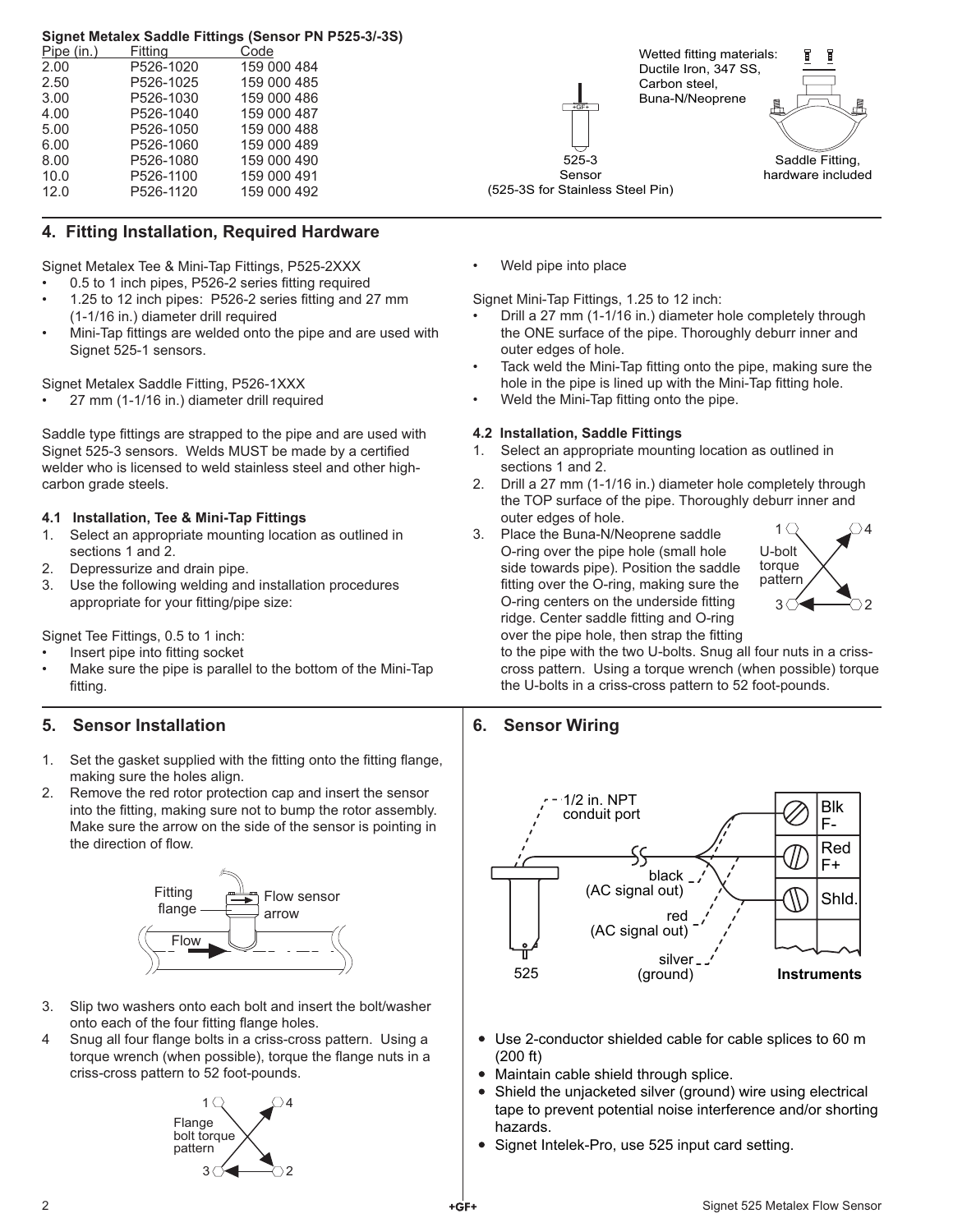## **7. Sensor Removal Procedure**

- 1. Depressurize and drain pipe.
- 2. Remove the four sensor flange bolts and lockwashers. Pull upward on the sensor flange with an alternating twisting motion.

## **8. Maintenance**

The 525 sensor requires little or no maintenance of any kind, with the exception of an occasional sensor/paddlewheel cleaning.

**WARNING!** 

Do not remove from pressurized lines. Wear safety goggles and faceshield

during installation/service.

## **9. Rotor Replacement Procedure**



## **10. K-Factors**

The K-Factor is the number of pulses the sensor will generate for each engineering unit of fluid which passes. They are listed in U.S. gallons and in liters. For example, in a 1 inch SCH 40S stainless steel pipe, the sensor generates 266.17 pulses per gallon of fluid passing the rotor. K-Factors are listed for SCH 40S stainless steel pipes up to 12 inch.

| <b>SCH 40S STAINLESS STEEL PIPE PER ANSI B36.19</b> |                                        |                                          |                    |                    |
|-----------------------------------------------------|----------------------------------------|------------------------------------------|--------------------|--------------------|
| <b>PIPE</b><br><b>SIZE</b>                          | <b>K-FACTOR</b><br>PULSES/<br>U.S. GAL | <b>K-FACTOR</b><br>PULSES/<br>U.S. LITER | A-FACTOR<br>GPM/Hz | A-FACTOR<br>LPM/Hz |
| $1/2$ IN.                                           | 873.03                                 | 230.66                                   | 0.0687             | 0.2601             |
| 3/4 IN.                                             | 515.41                                 | 136.17                                   | 0.1164             | 0.4406             |
| 1 IN.                                               | 266.17                                 | 70.322                                   | 0.2254             | 0.8532             |
| $11/4$ IN.                                          | 148.84                                 | 39.324                                   | 0.4031             | 1.5258             |
| $11/2$ IN.                                          | 107.98                                 | 28.528                                   | 0.5557             | 2.1032             |
| $2$ IN.                                             | 64.808                                 | 17.122                                   | 0.9258             | 3.5042             |
| 2 1/2 IN.                                           | 44.685                                 | 11.806                                   | 1.3427             | 5.0822             |
| 3 IN.                                               | 28.579                                 | 7.5506                                   | 2.0994             | 7.9464             |
| 4 IN.                                               | 16.302                                 | 4.3070                                   | 3.6805             | 13.931             |
| 5 IN.                                               | 10.237                                 | 2.7046                                   | 5.8611             | 22.184             |
| 6 IN.                                               | 7.0057                                 | 1.8509                                   | 8.5645             | 32.416             |
| 8 IN.                                               | 3.9641                                 | 1.0473                                   | 15.136             | 57.289             |
| 10 IN.                                              | 2.4690                                 | 0.6523                                   | 24.301             | 91.981             |
| 12 IN.                                              | 1.6894                                 | 0.4463                                   | 35.516             | 134.43             |

### **Conversion Formulas**

1 U.S. gallon =  $0.003785$  cubic meters 0.000003069 Acre feet 8.3454 pounds of water